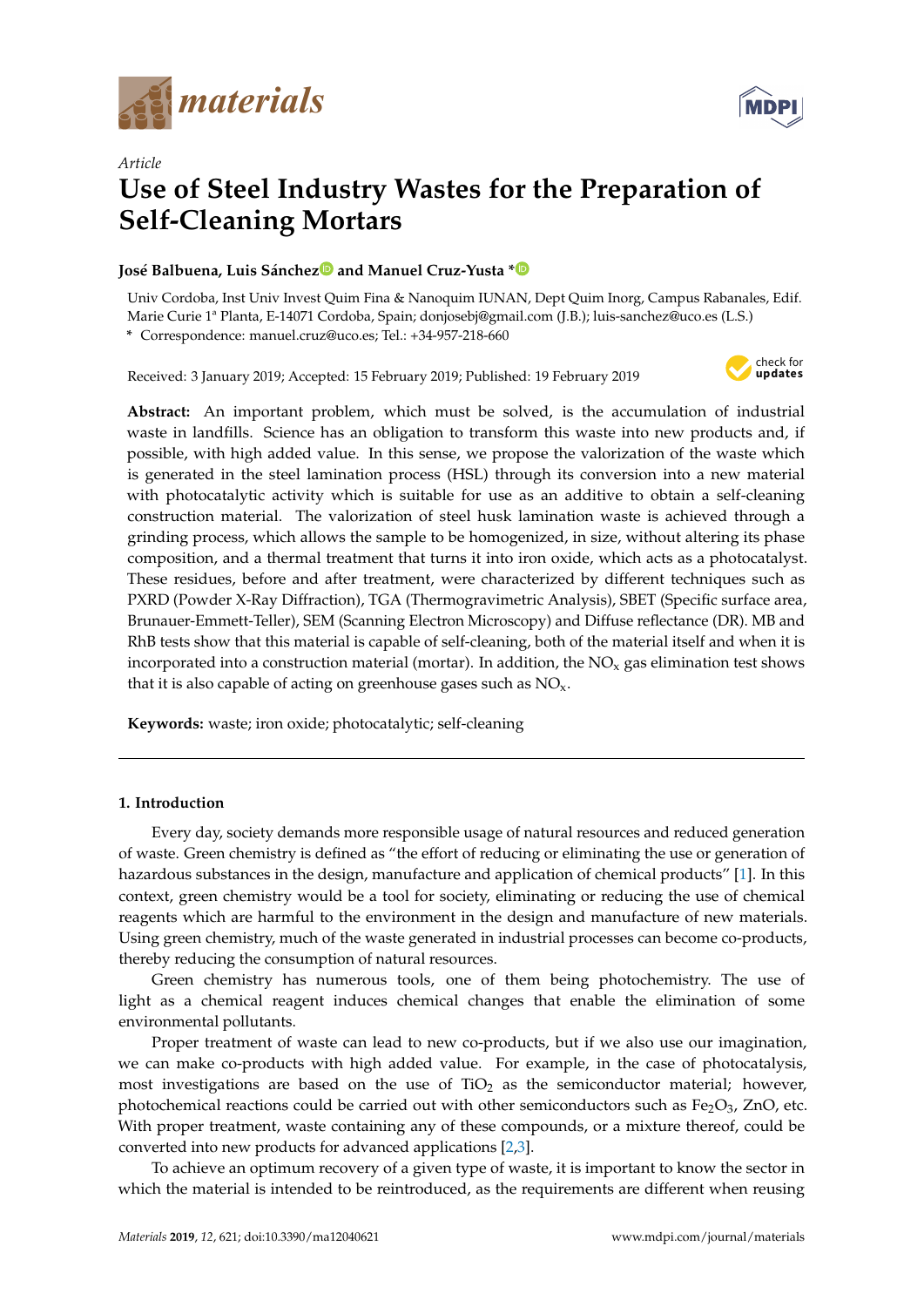liquid or solid wastes [\[4](#page-10-3)[,5\]](#page-10-4). The construction industry is able to accept different types of wastes which, if properly treated, can reduce the consumption of large amounts of raw materials [\[6\]](#page-10-5). Therefore, by managing new efforts, green chemistry could lead to the development of new advanced building materials. In this sense, the use of sustainable processes could be suitable for solving today's environmental problems such as aesthetic and air pollution in big cities, mainly caused by the road traffic [\[7\]](#page-10-6).

Due to the presence of aerosol pollutants, the appearance of visible stains on the surface of buildings is common. Thus, pollution remains on the facades of buildings, with hydrocarbons facilitating adhesion onto the surface [\[3\]](#page-10-2). Air pollution is due, among others factors, to the presence of nitrogen oxides. Modern society is concerned about pollution because of its harmful effects on human health. Usually, photochemical processes are proposed in order to cut down the presence of such gases in the atmosphere, with  $TiO<sub>2</sub>$  being the main photocatalyst used. It possible to carry out photocatalytic oxidation (PCO) of  $NO<sub>x</sub>$  gases with building materials that contain a semiconductor, usually TiO<sub>2</sub>. This PCO is possible thanks to atmospheric oxygen, humidity and solar radiation  $[8-11]$  $[8-11]$ . In the case of the latter, when exposed to sunlight,  $TiO<sub>2</sub>$  also initiates the photochemical decomposition of organic dust deposited on building surfaces [\[12,](#page-10-9)[13\]](#page-10-10). However,  $TiO<sub>2</sub>$  as an additive in the formulation of a construction material causes an important increase in the final cost of these products, so that the large-scale use of these materials is still quite unfeasible.

Consequently, it is of interest to find alternative low-cost photocatalytic additives. Under atmospheric conditions, the most stable semiconducting iron oxide is hematite ( $\alpha$ -Fe<sub>2</sub>O<sub>3</sub>). Although it has less photocatalytic activity than  $TiO<sub>2</sub>$ , it has the advantage of absorbing it in the region of visible light (1.9−2.2 eV band gap), and this makes it especially interesting for the photocatalytic removal of contaminants in both water and air [\[14](#page-10-11)[,15\]](#page-10-12). The iron oxides can be obtained from waste enriched in iron and, through proper treatment, the corresponding photocatalyst is obtained, as previously reported by our research group [\[2](#page-10-1)[,16\]](#page-10-13).

In this sense, an interesting resource is waste from the steel industry. Each year the steelmaking process generates approximately 3 million tons of waste oxides. Suppressing the need to send these wastes to landfill will save the industry approximately \$120,000,000. Large amounts of this type of waste are produced during the steel lamination process. Because of its high iron oxide content, this waste is suitable for the preparation of raw materials with photocatalytic properties.

The present work illustrates an initial study on the valorization of waste generated during the husk of steel lamination process (HSL). The proper treatment of this waste, herein described, allows its transformation into an added-value product, which is used as a photocatalytic additive in the preparation of new self-cleaning and self-depolluting materials. Despite the number and variety of waste generated in the steel industry and the many reports on the valorization of this type of waste [\[17](#page-10-14)[,18\]](#page-10-15), only two previous works have been devoted to its transformation as a photocatalyst [\[19](#page-10-16)[,20\]](#page-11-0). In both cases, the composition of the waste and the valorization process were very different.

As a novelty in the present work, we have prepared new co-products made from waste from the steel lamination process with new qualities, such as photocatalytic properties, and have evaluated their self-cleaning capacity and air purification capacity to remove greenhouse gases such as NO.

#### **2. Materials and Methods**

#### *2.1. Materials*

The solid waste generated as husk from the steel lamination process (HSL) was the raw material we evaluated in this study. It was provided by a national waste management company (FCC Ámbito, Córdoba, Spain). Many waste samples, received from the provider, were studied, the main feature being the uniformity in composition. The received sample was calcined to 400 ◦C until constant weight was achieved to remove all traces of oils and derivatives present in the sample; Figure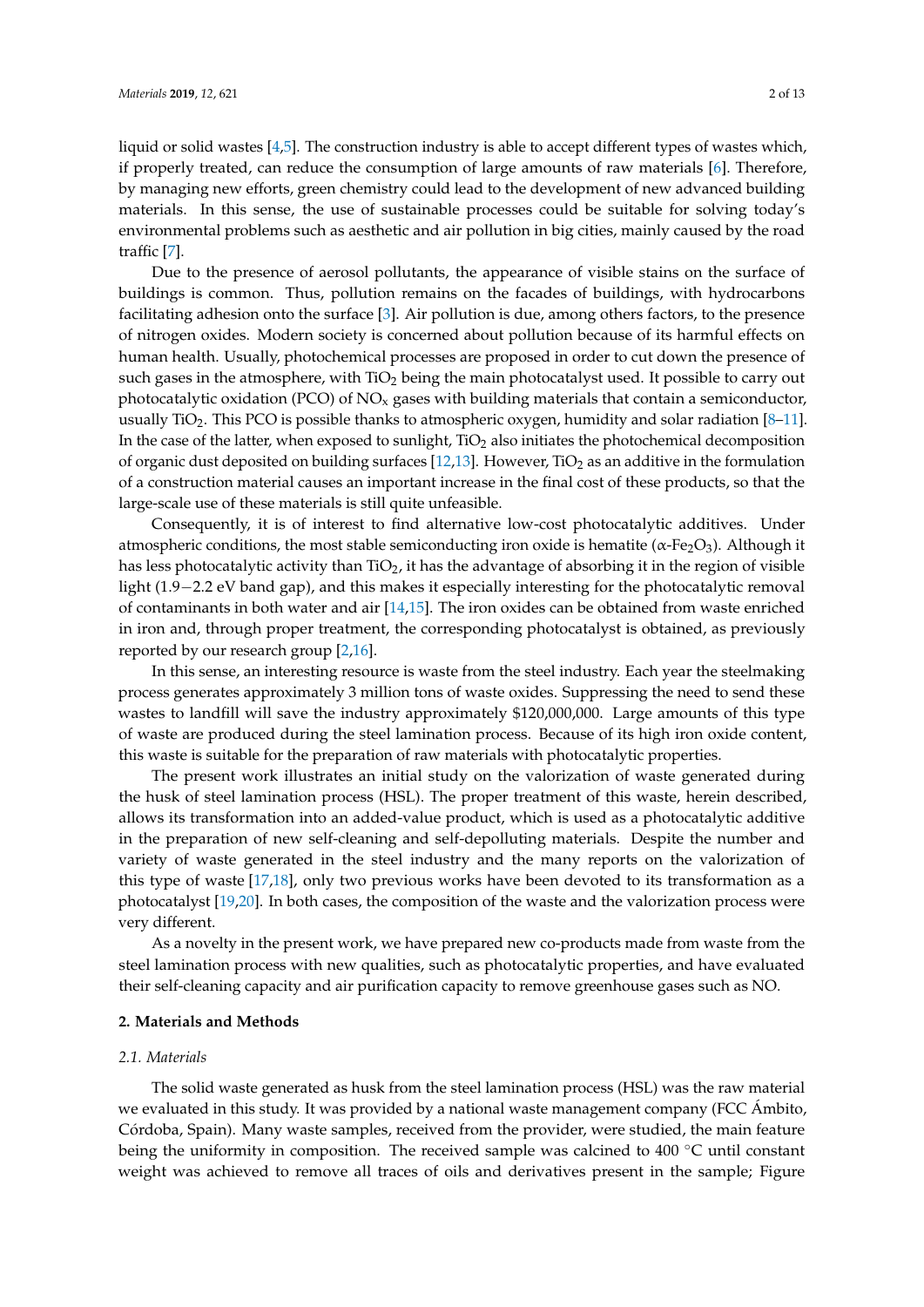S1. This pre-conditioned sample was denoted as HSL. To homogenize the particle size, 50 g of the sample was ground using a planetary mill Retsch PM100 (Retsch, Haan, Germany) with a stainless steel 250 mL vessel and six balls, for 1 h at 300 rpm. To obtain the photocatalityc active iron phases,  $\alpha$ -Fe<sub>2</sub>O<sub>3</sub> (hematite phase), the sample was thermally and mechanically treated. This HSL calcined sample is an iron rich waste and could be potentially be used as a photocatalyst. X-ray fluorescence analysis (XRF; Philips PW2404 X-ray spectrometer, Malvern Panalytical, Royston, UK) was used to determine the chemical composition. In order to determine the crystalline phases of the raw materials, X-ray diffraction analysis (XRD; Siemens D5000 X-ray diffractometer with CuK $\alpha_{1,2}$ radiation, Siemens, Munich, Germany) was carried out. By laser diffraction (Mastersizer 2000 LF from Malvern Instruments, Malvern, UK), the particle size distribution was determined. Scanning electron microscopy (SEM) images were obtained by using a Jeol JMS-6400 microscope (JEOL, Tokyo, Japan). Thermogravimetric analysis was carried out on a Mettler Toledo TGA/DTA 1 Star System (Mettler Toledo, Columbus, OH, USA). BET (Brunnauer-Emmett-Teller) [\[21\]](#page-11-1) specific surface area was obtained by N<sup>2</sup> adsorption on powder samples using a Micromeritics ASAP 2020 (Micromeritics, Norcross, GA, USA). With a Variant 1E spectrophotometer (Agilent, Santa Clara, CA, USA), the diffuse reflectance technique spectra were determined to be in the range of 300 to 900 nm, in 0.5 nm step and at a scan rate of 30 nm min<sup>-1</sup>.

As an application in real systems, we prepared a flooring mortar with the calcined HSL sample. This was used as an additive in the formulation of self-cleaning and de-polluting materials. To prepare the standard mortar, the formulation used was Portland BL I 52.5 N cement, the filler was composed of calcite, four different silica sands with different particle sizes, one dolomite sand, and finally, organic additives (dispersible polymer powders, plasticizer and superplasticizer). The water/cement ratio for the different formulations was adjusted to 0.45, achieving an acceptable consistency and workability according to standards [\[22](#page-11-2)[,23\]](#page-11-3). All samples were cured at 20  $°C$  and 65% relative humidity (RH). Compressive strength standard tests [\[24\]](#page-11-4) were performed on prismatic specimens measuring 40 mm  $\times$  40 mm  $\times$  160 mm subjected to 28 days curing. The abrasion test was carried out with Form-Test equipment in accordance with current regulations [\[25\]](#page-11-5). Table S1 in Supplementary Materials shows the main characteristics of the mortar studied.

### *2.2. Self-Cleaning Test*

To determine the photocatalytic capacity of the HSL samples, an organic dye was exposed to artificial sunlight (UV: 25 W/m<sup>2</sup>; Visible light: 550 W/m<sup>2</sup>,). Thus, 150 mg of waste was dispersed in 50 mL of 0.1 mM aqueous methylene blue (MB, blue dye) by continuous stirring. After light irradiation, 5 mL aliquots were taken at defined intervals of time and the remains of the catalyst were removed by centrifugation. Samples were then analyzed on a Helius Gamma spectrophotometer (Thermofisher Scientific, Waltham, MA, USA). To determine the degradability of MB,  $C/C_0$  was measured, where  $C_0$ and C are the intensities of the main absorption peak of MB (660 nm) before and after irradiation.

Another analyzed property of the mortars with HSL as a photocatalytic additive was self-cleaning; in this case the test was carried out according to standard methods [\[26\]](#page-11-6). The surfaces of the mortar specimens were stained with a dye solution (rhodamine-B (RhB) ethanol solution, red dye, 0.1 mM). As the standard test indicates, the samples were exposed to a solar simulator for 26 h. The color differences were analyzed over time with a Konica Minolta spectrophotometer (Tokyo, Japan), Model CM-3500d, using a 0.8 cm diameter mask. The CIE L  $* a * b *$  color space was used as a reference, although the modeling of the result was done using only the parameter a \*, since when applying the RhB to the mortar, a pink color was obtained.

The degradability of RhB is represented by the  $R_{26}$  index: [\[27\]](#page-11-7)

Direct photolysis affects the RhB dye [\[28\]](#page-11-8); therefore, we calculated the R26 index taking as a reference the pink color of the samples with the HSL additive, and the white color for the standard sample.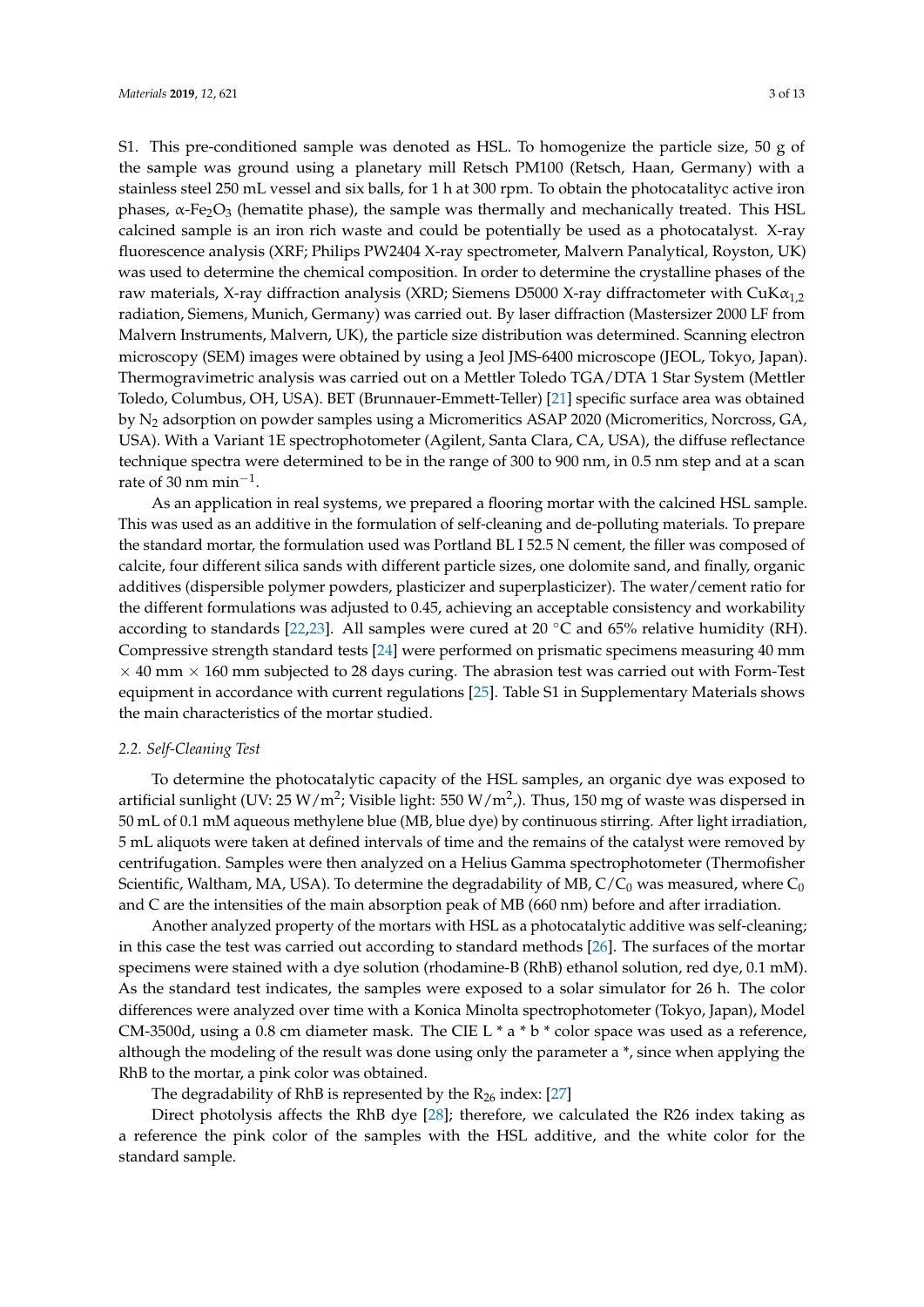#### *2.3. NO<sup>x</sup> Abatement Test*

To study the photocatalytic oxidation (PCO) of NO (de-polluting action), we used a laminar flow reactor (Homemade) with a sample holder measuring 50 mm  $\times$  50 mm. A 500 mg HSL powder sample, placed in a laminar flow quartz reactor (300 cm $^3$  in volume) and irradiated with artificial sunlight, was used in each photocatalytic test. The air stream was divided in two, with one part being passed through a demineralized water deposit. Then, both streams were put together to keep the relative humidity of the air stream fixed at 50  $\pm$  10%. To carry out the NO<sub>x</sub> abatement test, the desired concentration of NO (100 ppb) was obtained mixing the air and gas streams, and the new stream was sent to the photoreactor. To determine the concentration of NO,  $NO<sub>x</sub>$  and  $NO<sub>2</sub>$ , we used a chemiluminescence analyzer (model Environment AC32M, Environment SA, Robespierre, Poissy, Cedex, France), and the final conditions were a relative humidity of 40% and a flow rate (Q) of 0.33 L/min. In order to perform the test and verify that there was no direct photolysis or adsorption on the mortars studied, the air stream and NO gas were passed over the sample in darkness, at a constant rate, for a periods of 10 min at the beginning of the test. Subsequently, the test continued illuminating the sample for 30 min. The same protocol was used to evaluate the de-polluting action of the photocatalytic mortars prepared with HSL type additives by using 50 mm  $\times$  50 mm mortar specimens. In both cases, the equation that defines the removal rate of NO is:

NO removal rate (%) = 
$$
[[NO]_{inlet} - [NO]_{outlet} / [NO]_{inlet}] \times 100
$$

where the NO concentration is called  $[NO]_{inlet}$  in the feed stream and  $[NO]_{outlet}$  in the outlet stream.

Both the self-cleaning tests and the abatement tests of NO were carried out in triplicate, with the stated result being the average of the three measurements.

#### **3. Results and Discussion**

#### *3.1. Waste Transformation and Characterization*

The HSL samples were subjected to a two-step transformation process: milling and heating. Firstly, with the aim of enhancing heat transfer during the calcination process, the sample was milled to segregate the largest particles and to obtain a homogenised particle size. The HSL sample was subjected to a grinding treatment for 12 to 24 h. As observed in Figure S2, only the larger particles (>50 µm) could be segregated, possibly due to the intrinsic hardness of HSL. A smaller particle size was obtained after 16 h of milling; subsequently, the particles seemed to sinter into larger aggregates. The milling process had no effect on the crystallinity, nor on the phase composition of the obtained products, as shown in Figure S3. After 16 h of milling, the HSL sample was calcined at 600 ◦C, 750 ◦C and 900 ◦C for 4 h, being denoted as HSL600, HSL750 and HSL900 sample, respectively.

The XRF chemical analysis of the HSL sample, collected after the preliminary calcination at 400  $^{\circ}$ C, shows that the main components are Fe ( $\approx 40\%$ ), Si ( $\approx 10\%$ ) Ca, Cr and Al (between 6% and 9%) and other minority elements (the total analysis shown in Table S2). This composition is in agreement with the information obtained from the corresponding XRD pattern, Figure [1a](#page-4-0). Thus, the main crystalline phases of iron oxide found were Fe<sub>3</sub>O<sub>4</sub>/ $\gamma$ -Fe<sub>2</sub>O<sub>3</sub>/α-Fe<sub>2</sub>O<sub>3</sub>, and we can also see silicon oxide and calcite as sources of silicon and calcium, respectively. Other compounds such us mixed oxides (Fe<sub>0.6</sub>Cr<sub>0.4</sub>)<sub>2</sub>O<sub>3</sub> or Ferrite (CaFe<sub>2</sub>O<sub>4</sub>) were observed. It is also interesting to note that in this residue, the only element capable of photocatalytic activity was Fe and a small amount of Ti, unlike other steel waste, mainly from slag, that also contains considerable amounts of Zn [\[29\]](#page-11-9).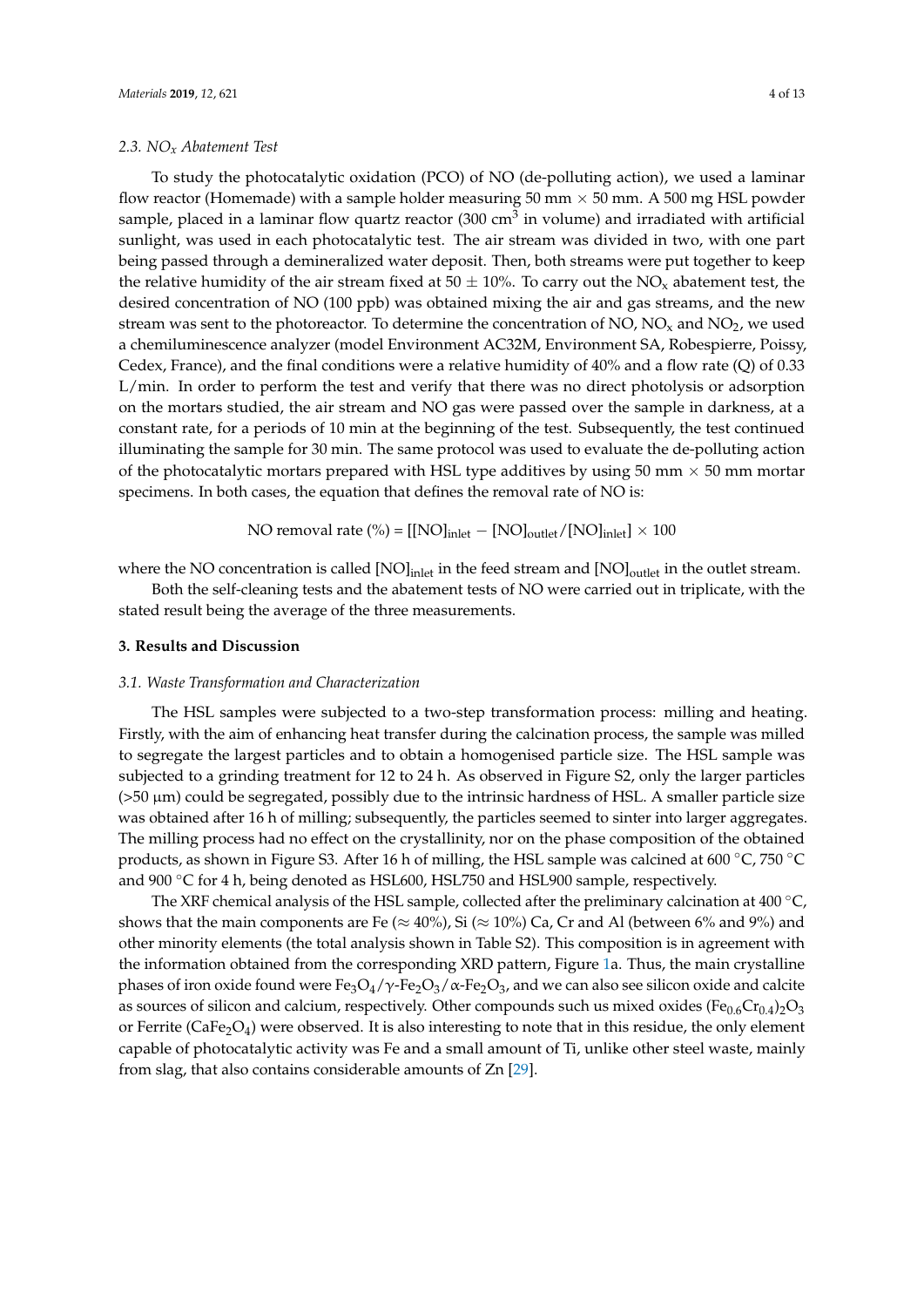<span id="page-4-0"></span>

**Figure 1.** XRD patterns of (a) HSL, (b) HSL600, (c) HSL750, (d) HSL900 and (e)  $\alpha$ -Fe<sub>2</sub>O<sub>3</sub> samples. (+: SiO<sub>2</sub>; €: CaFe<sub>2</sub>O<sub>4</sub>; @: (Fe<sub>0.6</sub>Cr<sub>0.4</sub>)<sub>2</sub>O<sub>3</sub>; &: CaCO<sub>3</sub>;\*: γ-Fe<sub>2</sub>O<sub>3</sub>/Fe<sub>3</sub>O<sub>4</sub>; =: α-Fe<sub>2</sub>O<sub>3</sub>)

The analysis of the particle size of HSL shows an asymmetrical bimodal distribution, with  $\frac{1}{100}$  and  $\frac{1}{100}$  and  $\frac{1}{100}$  and  $\frac{1}{100}$  and  $\frac{1}{100}$  and  $\frac{1}{100}$  and  $\frac{1}{100}$  and  $\frac{1}{100}$  and  $\frac{$ particles in the 0.2–140 μm size range, Figure 2a. The majority of the particles displayed particle sizes lower than 20  $\mu$ m. Another significant number of particles exhibited sizes between 30 and 150  $\mu$ m. This distribution was confirmed by electron microscopy. The particles corresponding to both fractions of size can be observed in Figure [2b](#page-4-1). particles in the 0.2–140 μm size range, Figure [2a](#page-4-1). The majority of the particles displayed particle sizes between 30 and 150 μm. Another sizes between 30 and 150 μm. Another sizes between 30 and 150 μm. Another sizes betw The analysis of the particle size of HSL shows an asymmetrical bimodal distribution, with particle dialysis of the particle size of the shows an asymmetrical photography with

<span id="page-4-1"></span>

Figure 2. (a) Particle size distribution of HSL (red), HSL 600 (green), HSL 750 (blue) HSL 900 (purple) and (**b**) SEM image of HSL sample.

and (**b**) SEM image of HSL sample. because of its inherent semiconducting properties. Therefore, it is of interest to increase the available amount of  $\alpha$ -Fe<sub>2</sub>O<sub>3</sub> in HSL. As observed from the XRD pattern (Figure [1\)](#page-4-0), in all cases, there was an increase in the amount of hematite phase when the temperature was increased. Also, we observed the relationship between the main reflection for different iron oxide (\*) and  $\alpha$ -Fe<sub>2</sub>O<sub>3</sub> (=), and the increase with the treatment temperature (S). As predicted from TGA analysis (Figure S1), the peak at 29.2 in 2θ, corresponding to calcite phase, decreased when the temperature increased and disappeared for T  $\geq$  750 °C. Concerning the period of calcination, increasing the heating time to 8 and 12 h showed no significant differences between the representative phases identified by X-ray diffraction (Figure S4). In all cases, the conversion to the hematite phase is very similar, so the optimal calcination time can be  $\alpha$  established in 4 n. In the case of iron oxides, better photocatalytic activity is expected for the hematite phase,  $\alpha$ -Fe $_{2}$ O $_{3}$ , established in 4 h.

Because both self-cleaning and self-depolluting properties originate from the heterogeneous photochemical reaction that takes place on the surface of the photocatalyst, it is of interest to know about its porous microstructure and optical properties. In this sense, the main data about the porous microstructure are shown in Table [1,](#page-5-0) and data obtained from the corresponding  $N_2$ adsorption-desorption isotherms are shown in Figure [3.](#page-5-1) The isotherm curves, classified as type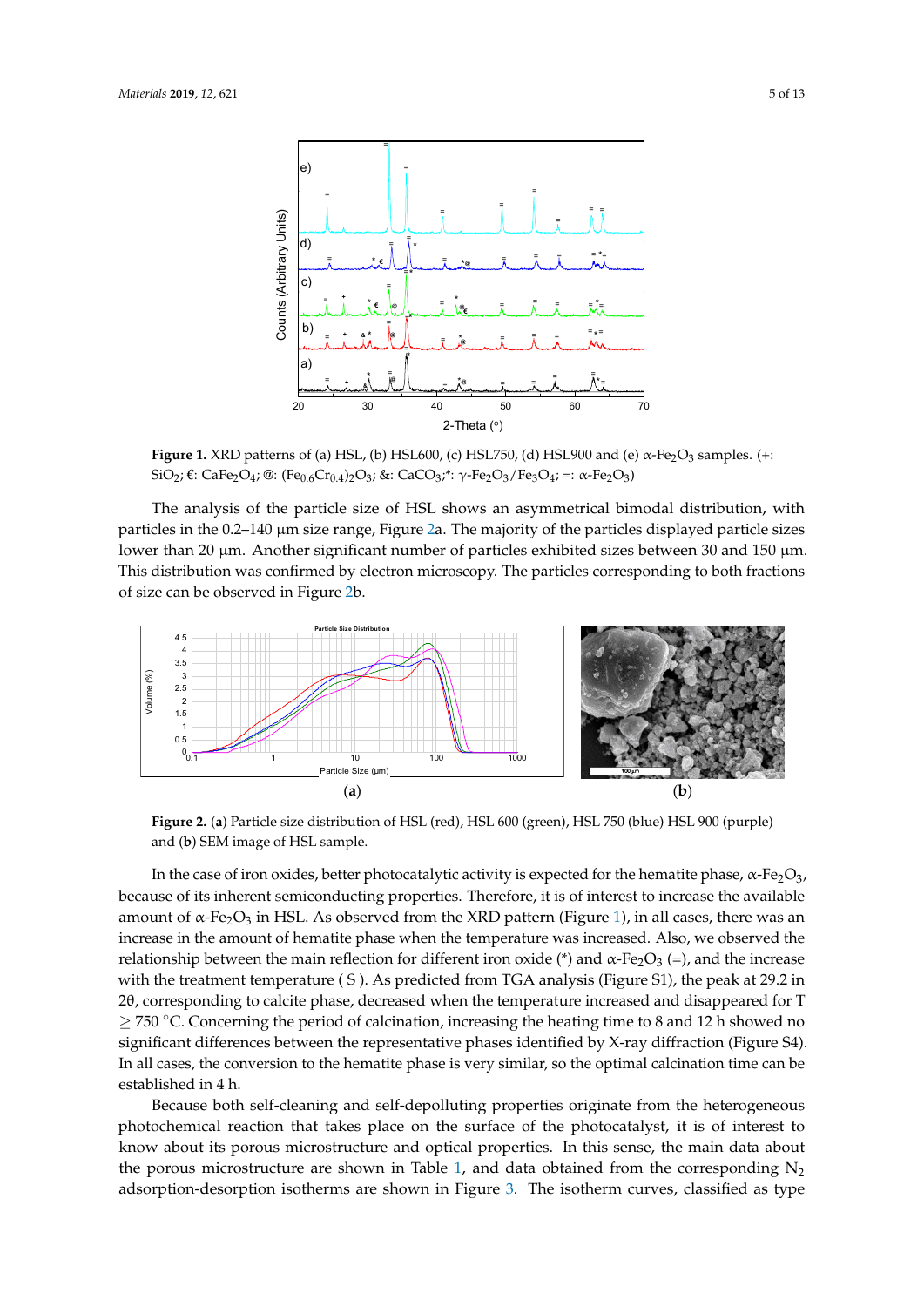and hematite (blue) samples.

III [30], exhibited a H3 hysteresis loop characteristic of aggregates with loose assemblage. It is worth noting that the BET surface, pore volume and average pore size values decreased as the calcination temperature increased. Thus, the BET area of the HSL900 sample is an order of magnitude lower than that of the HSL600 sample. Thus, by increasing the calcination temperature, the microstructure becomes less porous, hindering the accessibility to the reactant molecules, precluding the use of this sample as a photocatalyst, as was subsequently demonstrated.

<span id="page-5-0"></span>

| Sample        | <b>BET Surface Area</b><br>$(m^2 \cdot g^{-1})$ | Pore Volume $(cm^3 \cdot g^{-1})$ | <b>Average Pore Size</b><br>(nm) |
|---------------|-------------------------------------------------|-----------------------------------|----------------------------------|
| HSL600        | $11.48 + 0.05$                                  | 0.065                             | 22.695                           |
| <b>HSL750</b> | $7.96 + 0.05$                                   | 0.036                             | 18.467                           |
| <b>HSL900</b> | $1.61 + 0.02$                                   | 0.006                             | 15.029                           |
| Hematite      | $5.10 \pm 0.08$                                 | 0.017                             | 7.524                            |

**Table 1.** Surface area and porosity parameters for the different samples.

<span id="page-5-1"></span>

**Figure 3. In the State of HSL600 (Figure 3. And hematite (blue) samples. Figure 3.** Nitrogen adsorption-desorption isotherms of HSL600 (black), HSL750 (red), HSL900 (green)

The absorption spectra revealed that HSL samples shared a similar adsorption edge, see Figure [4.](#page-6-0) The HSL-type samples exhibited a broad band located at approximately 550 nm, similar to the maximum observed for the hematite pattern. The transformed waste shows a lower adsorption level than hematite, probably because it consists of a mixture of mineralogical compounds differing in their optical adsorption abilities. The adsorption intensity increased from HSL to HSL600 and HSL900 samples, which is in agreement with the enrichment in  $\alpha$ -Fe<sub>2</sub>O<sub>3</sub> observed after the heating process.  $\mathcal{L}$  samples, which is in agreement with the enrichment in a  $\mathcal{L}$ Using UV-visible diffuse reflectance spectroscopy, we studied the optical properties of the samples.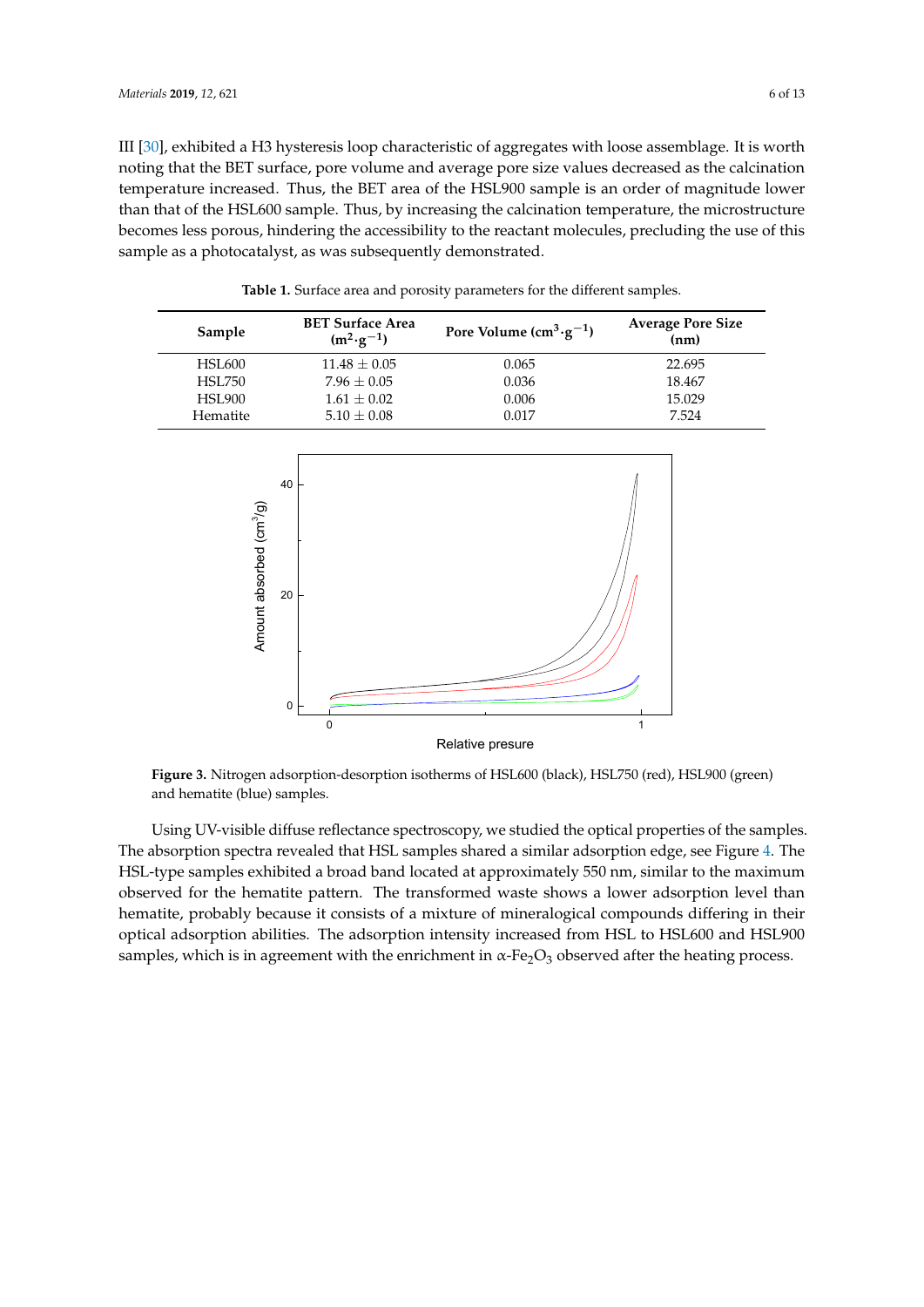<span id="page-6-0"></span>

**Figure 4. The absorption spectra for HSL type and Fe2O3** samples. **Figure 4.** The absorption spectra for HSL type and Fe<sub>2</sub>O<sub>3</sub> samples.

## 3.1.1. Self-Cleaning and Self-Depolluting Properties

The ability of HSL-type samples to self-clean and self-depollute, as induced by photochemical reactions, was analysed. Firstly, in the HSL samples, the model employed to analyse the decontamination properties was the determination of the photocatalytic activity of the NO gas exposed decontamination properties was the determination of the photocatalytic activity of the NO gas exposed<br>to the radiation. The concentration of NO versus time (dark periods and irradiation) for the HSL samples was determined and compared with [the](#page-11-11) standard of  $\alpha$ -Fe<sub>2</sub>O<sub>3</sub>, as can be seen in Figure 5 [31]. samples was determined and compared with the standard of  $\alpha$ -Fe<sub>2</sub>O<sub>3</sub>, as can be seen in [Fig](#page-6-1)ure 5 [31]. Regarding the NO concentration profiles over time, the amount of NO removed increased when the BET surface of the photocatalyst increased. Only in the case of samples HSL900, the process of elimination of NO seems limited in time, due to the small number of active sites  $(1.6 \text{ m}^2 \cdot \text{g}^{-1})$ . of elimination of NO seems limited in time, due to the small number of active sites  $(1.6 \text{ m}^2 \cdot \text{g}^{-1})$ . The concentration of NO only underwent a sudden decrease under irradiation, meaning that once The concentration of NO only underwent a sudden decrease under irradiation, meaning that once the activation of the  $\alpha$ -Fe<sub>2</sub>O<sub>3</sub> sites occurs, the oxidation of the pollutant took place by heterogeneous photocatalytic reaction [15,32]. The increase of the specific surface area, for each photocatalyst, causes an increase in the NO photochemical oxidation reaction. Thus, because of its negligible BET surface, photocatalytic reaction [15,32]. The increase of the specific surface area, for each photocatalyst, causes<br>an increase in the NO photochemical oxidation reaction. Thus, because of its negligible BET surface,<br>the photochemi was obtained for the HSL600 sample, being superior to that exhibited by the  $\alpha$ -Fe<sub>2</sub>O<sub>3</sub> (BET area = 9.14 m<sup>2</sup>·g<sup>-1</sup> and Pore size = 7.53 nm [31]; NO removal = 10% [15]) standard and other hematite based 9.14 m<sup>2</sup>·g<sup>-1</sup> and Pore size = 7.53 nm [31]; NO removal = 10% [15]) standard and other hematite based De-NOx photocatalyst.

<span id="page-6-1"></span>

pattern and HSL samples. **Examples** the photochemical test samples of photochemical test, for  $\alpha$ **Figure 5.** NO gas concentration profile evolution measured during the photochemical test, for α-Fe<sub>2</sub>O<sub>3</sub>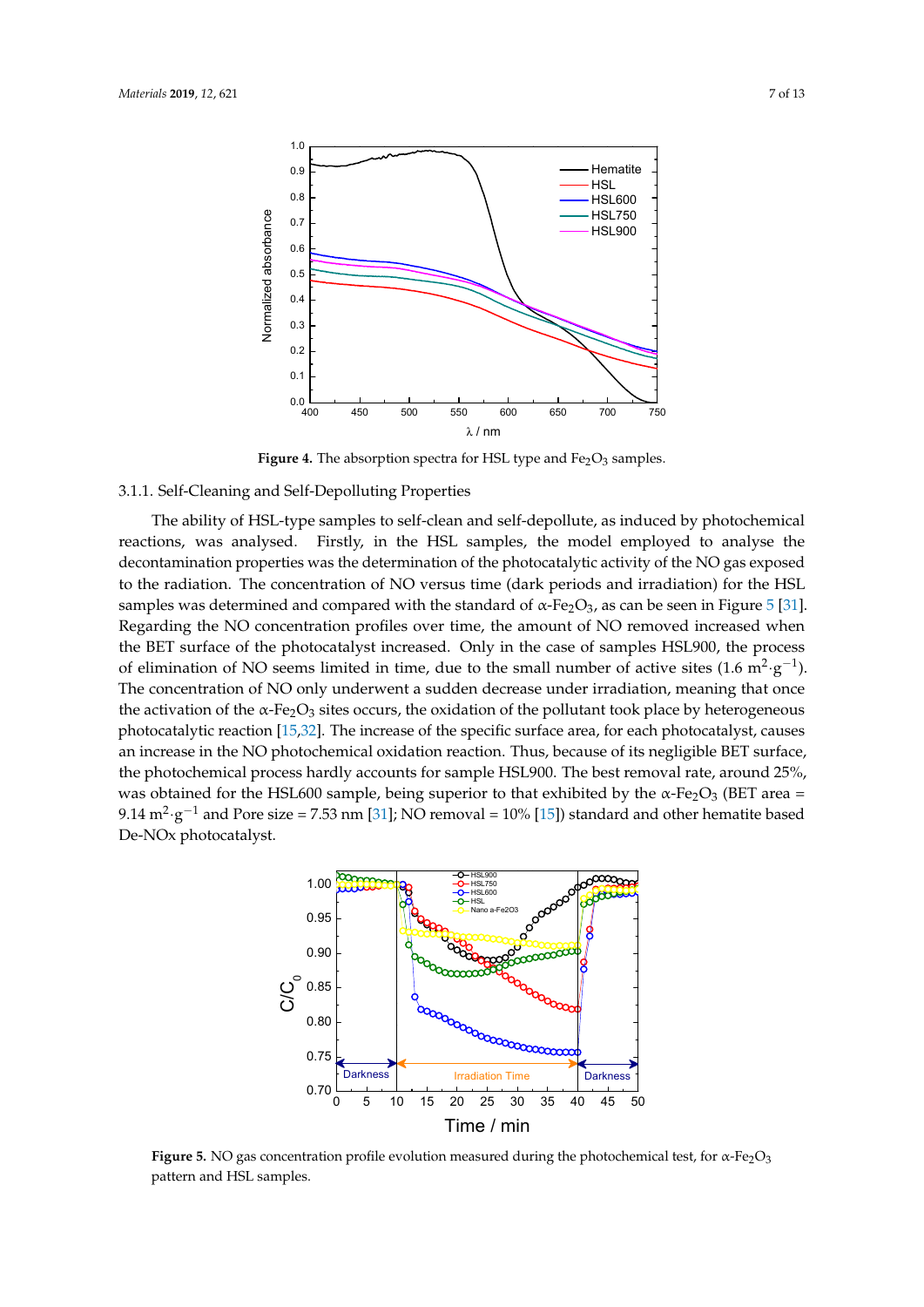On the other hand, the model used to study the self-cleaning property was the photochemical On the other hand, the model used to study the self-cleaning property was the photochemical degradation of methylene blue (MB) exposed to solar radiation (Figure S5). This experiment was degradation of methylene blue (MB) exposed to solar radiation (Figure S5). This experiment was limited to the HSL600 sample, once the De-NO<sub>x</sub> test clearly showed its best photocatalytic activity in comparison with the other HSL type samples. comparison with the other HSL type samples.

As observed in Fig[ur](#page-7-0)e 6, the MB concentration decreases with irradiation time in a more favourable way for the HSL600 sample compared to the  $\alpha$ -Fe<sub>2</sub>O<sub>3</sub> standard. The observed behaviour could be understood considering that iron phases can cause a photocatalytic process. Thus, these phases lead to water decomposition and molecular oxygen reduction, generating OH• and  $\cdot$ O<sup>2−</sup> radicals, respectively. These species can mineralize the organic compounds due to the fact they are good reactive oxidizing agents [\[33\]](#page-11-13). Additionally, this behaviour is consistent with the microstructure data obtained for the HSL600 sample. Apart from its BET surface area, the biggest pore size facilitates the adsorption of the Methylene Blue large molecules in the HSL sample, improving the efficiency in the photochemical degradation [34].

<span id="page-7-0"></span>

**Figure 6.** Methylene Blue photochemical degradation by photolysis, α-Fe<sub>2</sub>O<sub>3</sub> and HSL600 samples.

Therefore, as previously reported for iron oxides, the ability to promote the decomposition of  $\overline{S} = 2$ dyes [\[35](#page-11-15)[,36\]](#page-11-16) and NO<sub>x</sub> gases [\[37](#page-11-17)[,38\]](#page-11-18) was stated for HSL type photocatalysts. Because of their iron oxide content, when Fe<sub>2</sub>O<sub>3</sub> particles are irradiated by solar light, photogenerated electrons (e<sup>−</sup>) pass from the valence band to the conduction band, while in the valence band, the holes  $(h<sup>+</sup>)$  are photogenerated simultaneously, as shown in equation [\[39\]](#page-11-19).

$$
Fe2O3 \stackrel{h\gamma}{\rightarrow} Fe2O3(h+) + Fe2O3(e-)
$$
 (1)

On the  $Fe<sub>2</sub>O<sub>3</sub>$  surface, holes are photogenerated, which then migrate and produce hydroxyl radicals when they react with water molecules, as shown in Equation (2). radicals when they react with water molecules, as shown in Equation (2).

$$
Fe2O3(h+) + H2O \rightarrow Fe2O3 + H+ + °OH
$$
 (2)

$$
Fe2O3(e-) + O2 \to Fe2O3 + •O2-
$$
 (3)

$$
^{\bullet}O_{2}^{-} + H^{+} \rightarrow ^{\bullet} HO_{2} \tag{4}
$$

3.1.2. Self-cleaning and self-depolluting building materials The radicals  $\bullet$ OH,  $\bullet$ HO<sub>2</sub> and  $\bullet$ O<sub>2</sub> are responsible for the degradation of dyes and NO<sub>x</sub> gases.

3.1.2. Self-Cleaning and Self-Depolluting Building Materials

With the aim of applying these photocatalysts to real systems, we studied the addition of the HSL600 sample in a flooring mortar, as an example of a new photocatalytic building material. Previous studies [\[11](#page-10-8)[,40\]](#page-12-0) have shown how the internal microstructure affects the mechanical and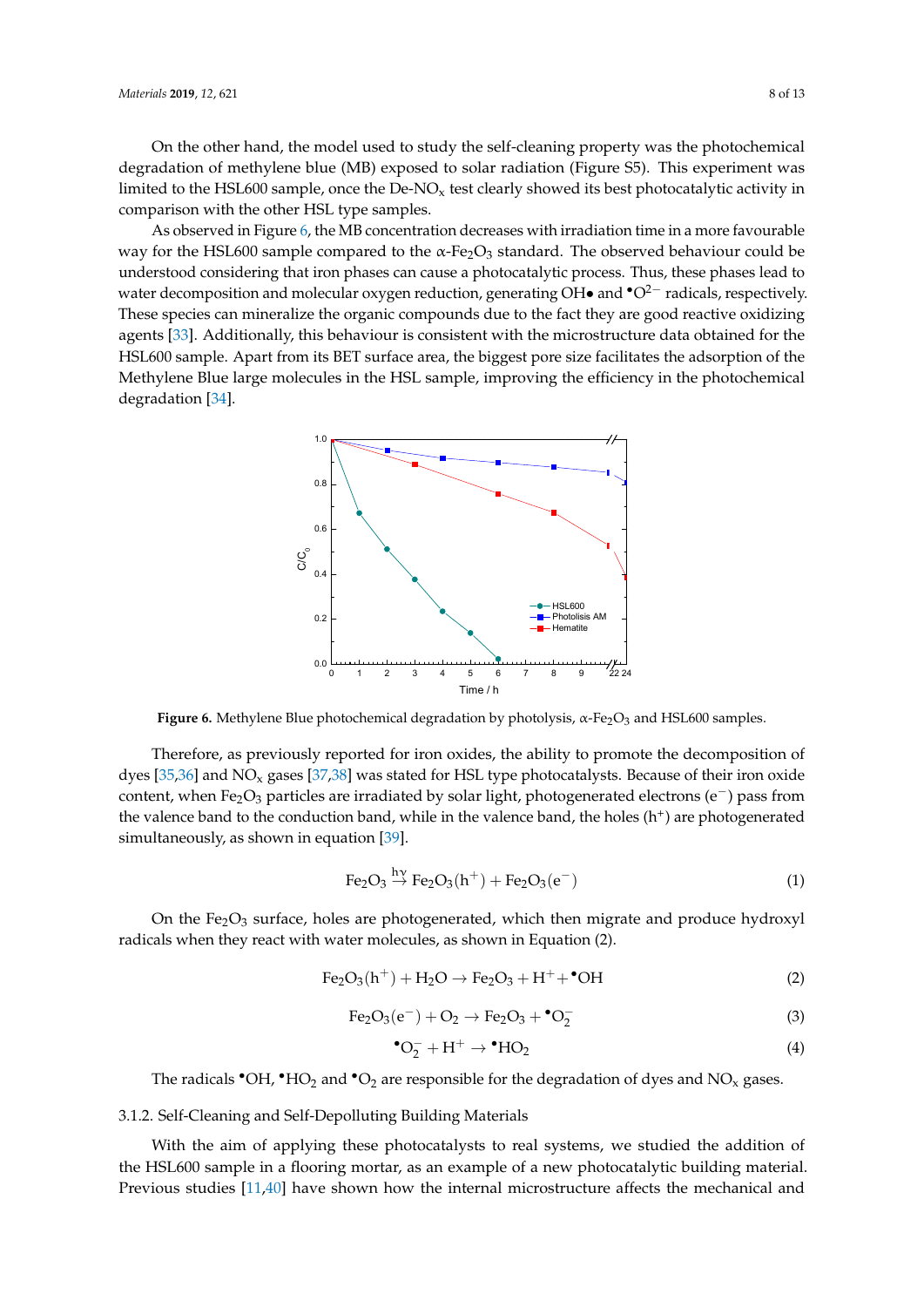photocatalytic properties of cement-based mortars Taking this fact into consideration, and with the objective of checking the behaviour of the mortar with HSL600, we examined different mortar formulations, changing HSL with sands and keeping the percentage of cement and additives constant. (Supplementary Materials, Table S1) In our case, according to the particle size distribution, we replaced the CaCO<sub>3</sub> filler with 5% and 10% HSL. Thus, the samples corresponding to the new formulation mortars were named M5-HSL600 and M10-HSL600, with the initial number being the amount of substituent HSL600 in mortar. Concerning the physical and mechanical properties, the values of flexural, compression and abrasion resistances (Supplementary Materials, Table S4) were obtained after standard curing. In all cases, the values were higher than 7  $\rm N/mm^2$  (flexural strength), 30  $\rm N/mm^2$ (compressive strength) and lower than 400 mm<sup>3</sup> (abrasion resistance). Optimal values were deduced from the experience of the application of these kinds o[f m](#page-12-0)ortars [ $40$ ].

<span id="page-8-0"></span>Subsequently, the potential applications of new flooring photocatalytic mortars were examined. Subsequently, the potential applications of new flooring photocatalytic mortars were examined. Photocatalytic flooring mortar can reduce urban pollution through photocatalysis and by enhancing Photocatalytic flooring mortar can reduce urban pollution through photocatalysis and by enhancing the aesthetic durability of cement-based materials. In accordance with this, Ai et al. [41] confirmed the aesthetic durability of cement-based materials. In accordance with this, Ai et al. [\[41](#page-12-1)] confirmed that the removal of NO accounts for its PCO to  $NO_2^-/NO_3^-$ . In this study, the presence of the HSL 600 sample in the mortar formulation clearly enhanced the PCO removal of NO, Figure 7. The removal sample in the mortar formulation clearly enhanced the PCO removal of NO, Figure [7.](#page-8-0) The removal of NO was slightly enhanced by increasing the addition of HSL600 from 5% to 10%). of NO was slightly enhanced by increasing the addition of HSL600 from 5% to 10%).



**Figure 7.** NO gas concentration profile evolution measured during the photochemical test, in **Figure 7.** NO gas concentration profile evolution measured during the photochemical test, in flooring mortar samples.

Finally, according to the standard for building materials, we used a RhB degradation test to the ability of the photocatalytic flooring mortars to self-clean. Firstly, in order to carry out the test, small pieces (4 cm × 4 cm) of mortar were protected with waterproofing material on their external surface. proces (4 cm × 4 cm) of mortar were protected with waterproofing material on their external surface.<br>Subsequently, the mortar was impregnated in the center without waterproof material, with 1.5 mL of a surface. Subsequently, the mortar was impregnated in the center without waterproof material, with the million RhB ethanol solution (100 mg/L, 1.5 g), as shown in Figure [8.](#page-9-0) When the dye was dry, light irradiation was started. Finally, according to the standard for building materials, we used a RhB degradation test to check was started.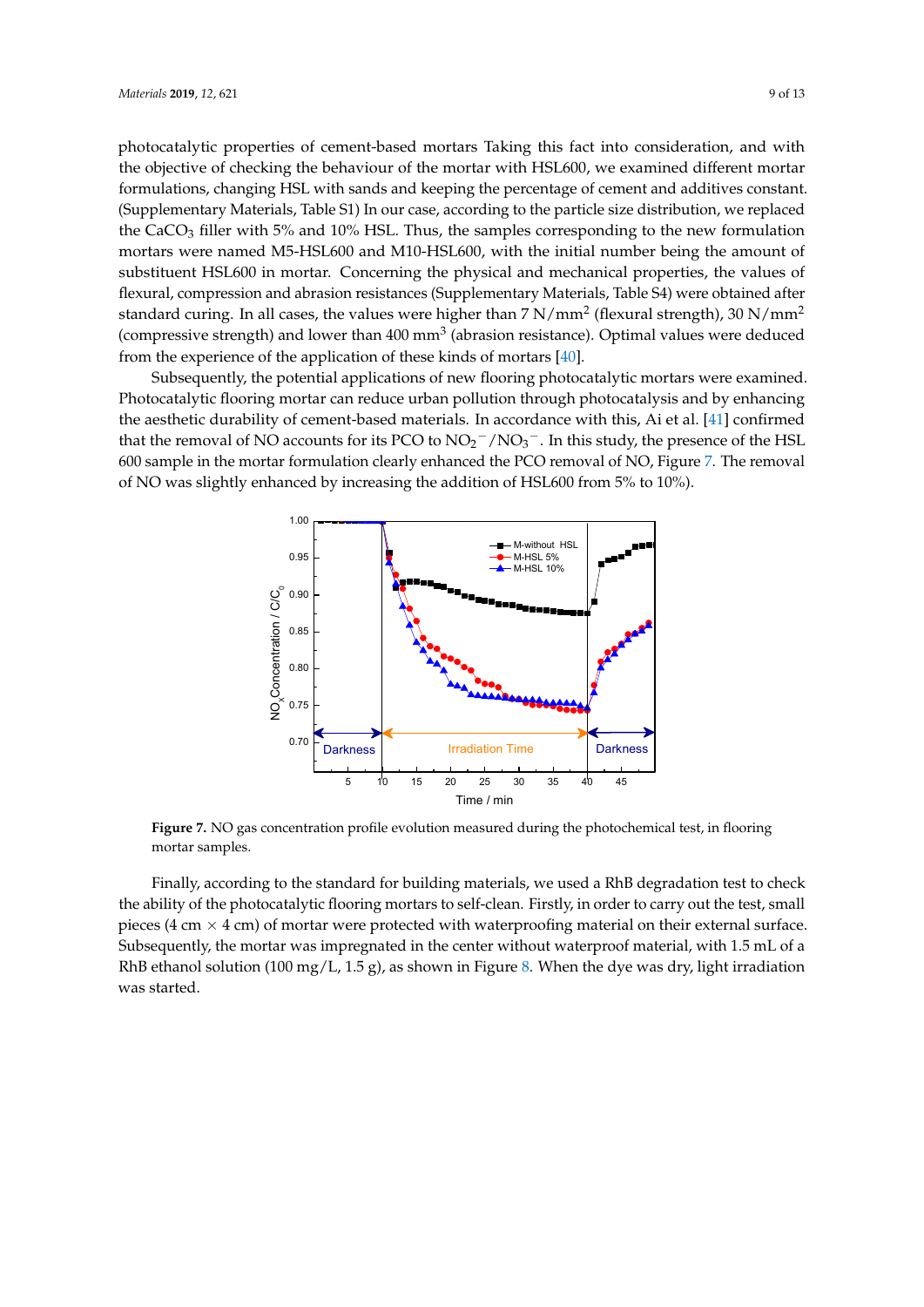<span id="page-9-0"></span>

**Figure 8.** The RhB degradation test. Mortar specimen before (**a**,**b**) after 26 h of light irradiation.

The red stain was reduced after irradiation. The mortar without waste in its composition remained unchanged (image not shown). The  $R_{26}$  index value is a quantitative evaluation of RhB dye photodegradation. In samples M5-HSL600 and M10-HSL600, the  $R_{26}$  values were 21.7% and 56.55%, respectively. Therefore, the results obtained for M10-HSL600, with dye degradation in the mortar higher than 50%, are indicative of a positive self-cleaning performance.

## **4. Conclusions**

The main conclusions from this work are the following:

- The appropriate management of HSL waste could transform this waste into a new material with high added value as a sustainable photocatalytic material.
- HSL waste is iron rich, its phases are mainly hematite ( $\alpha$ -Fe<sub>2</sub>O<sub>3</sub>), mixed oxides (Fe<sub>0.6</sub>Cr<sub>0.4</sub>)<sub>2</sub>O<sub>3</sub> or Ferrites (CaFe<sub>2</sub>O<sub>4</sub>).
- It is necessary to perform thermal pretreatment in order to remove traces of impurities.
- The increased amount of  $\alpha$ -Fe<sub>2</sub>O<sub>3</sub> phase is obtained in calcinated samples at temperatures higher than  $600 °C$ .
- The calcination treatment affects the pore microstructure of the sample, decreasing porosity and surface area in samples calcinated at higher temperatures in the 600–900 °C range.
- The specific surface area was found to be an important experimental parameter. A decrease in the specific surface of the treated waste leads to worse photocatalytic performance.
- Discoloration of dyes and NO removal from air were positively tested with the HSL powders and mortars, indicating their ability to act as photocatalytic materials.

The proper treatment of the HSL waste and it is subsequent use, combined with atmospheric oxygen, taking advantage of sunlight and water present in the form of humidity, allows depollution of the air and a self cleaning effect of building facades to be obtained simultaneously.

**Supplementary Materials:** The following are available online at [http://www.mdpi.com/1996-1944/12/4/621/s1,](http://www.mdpi.com/1996-1944/12/4/621/s1) Table S1: Mortar formulation studied; Table S2: XRF data of the HSL waste after previous treatment expressed as simple oxides. (%); Table S3: Relationship between the main reflection for different iron oxide (\*) and  $\alpha$ -Fe<sub>2</sub>O<sub>3</sub> (=); Table S4: Flexural, compression strength and abrasion resistance after 28 days for Reference mortar (M) and mortar with different percents of HSL replacement (5% and 10%); Figure S1: Thermogravimetric analysis of the waste as received; Figure S2: Particle size distribution of HSL waste after grinding for 12 h (red), 16 h (green), 20 h (blue) and 24 h (pink); Figure S3: X-Ray diffraction data for HSL samples (a) as received, (b) after grinding for 12 h and (c) after grinding for 24 h. (SiO<sub>2</sub> +; (Fe<sub>0.6</sub>Cr<sub>0.4</sub>)<sub>2</sub>O<sub>3</sub> @; CaCO<sub>3</sub> &;  $\gamma$ -Fe<sub>2</sub>O<sub>3</sub>/Fe<sub>3</sub>O<sub>4</sub> \*; α-Fe<sub>2</sub>O<sub>3</sub> =); Figure S4: XRD data for HSL waste (black), after 600 °C 4 h (red), 8 h (blue) and 12 h (green). (SiO<sub>2</sub> +; (Fe<sub>0.6</sub>Cr<sub>0.4</sub>)<sub>2</sub>O<sub>3</sub> @; CaCO<sub>3</sub> &;  $\gamma$ -Fe<sub>2</sub>O<sub>3</sub>/Fe<sub>3</sub>O<sub>4</sub> \*; α-Fe<sub>2</sub>O<sub>3</sub> =); Figure S5: Evolution of the absorption spectrum of methylene blue over time.

**Author Contributions:** J.B. has done the experimental part and has collaborated in the writing of the manuscript. L.S. has carried out the experimental measurements of  $NO<sub>x</sub>$  gas analysis and has reviewed the writing of the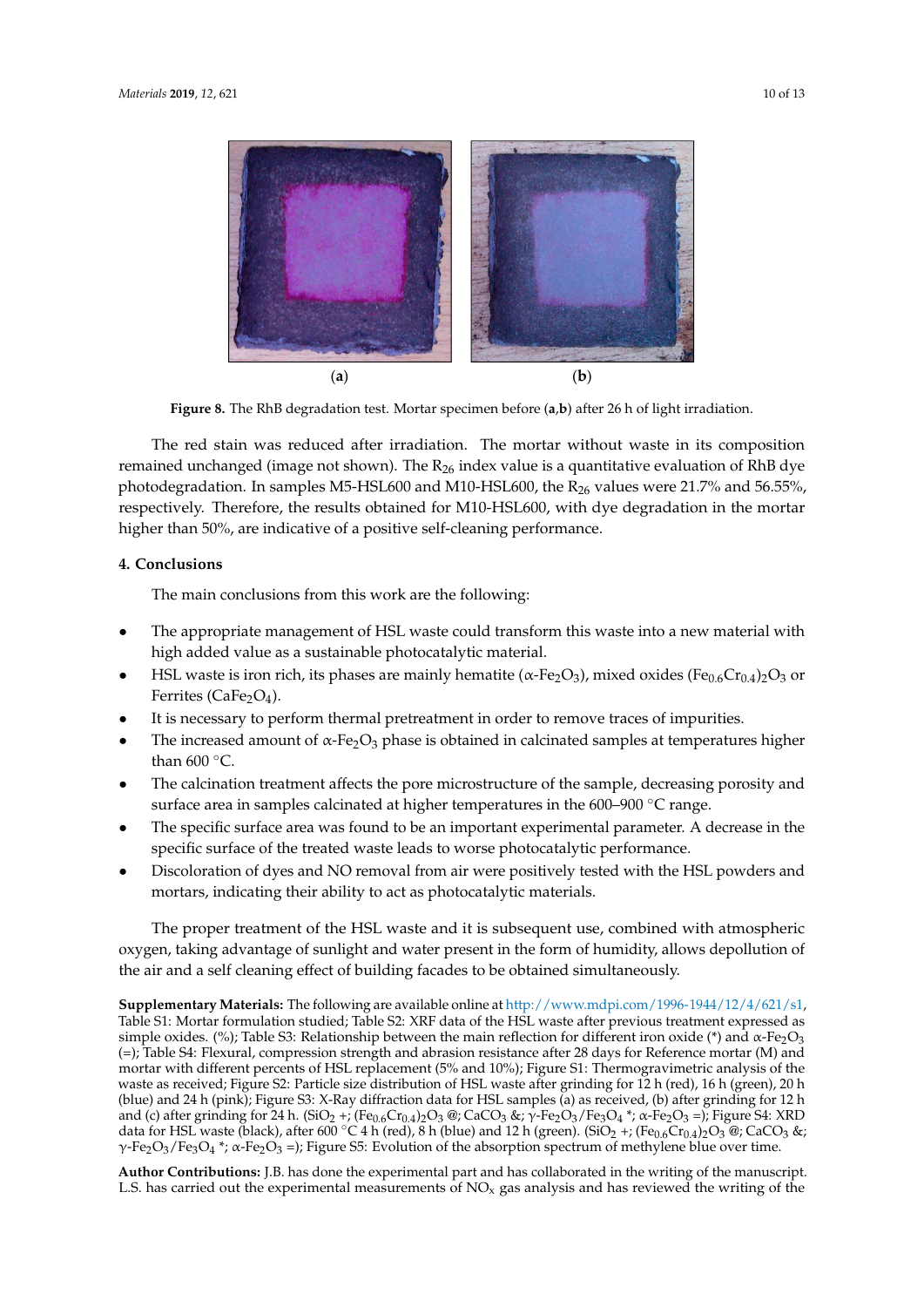manuscript. M.C.-Y. has supervised the experimental part of J.B., has done the characterization by XRD of the samples and has written the manuscript. We can consider that the contribution of each author to the final result is similar (33% for each).

**Funding:** This work was financially supported by the Junta de Anadalucía Government (Group FQM-175). The authors thank to FCC Ambito for the supply of waste samples.

**Conflicts of Interest:** The authors declare no conflict of interest.

## **References**

- <span id="page-10-0"></span>1. Anastas, P.; Warner, J. *Green Chemistry: Theory and Practice*; Oxford University Press: Oxford, UK, 2000; p. 152.
- <span id="page-10-1"></span>2. Sugrañez, R.; Cruz-Yusta, M.; Mármol, I.; Martín, F.; Morales, J.; Sánchez, L.; Cruz-Yusta, M.; Jiménez, F.D.P.M. Use of Industrial Waste for the Manufacturing of Sustainable Building Materials. *Chem. Sus. Chem.* **2012**, *5*, 694–699. [\[CrossRef\]](http://dx.doi.org/10.1002/cssc.201100552)
- <span id="page-10-2"></span>3. Chen, J.; Poon, C.-S. Photocatalytic construction and building materials: From fundamentals to applications. *Build. Environ.* **2009**, *44*, 1899–1906. [\[CrossRef\]](http://dx.doi.org/10.1016/j.buildenv.2009.01.002)
- <span id="page-10-3"></span>4. Papa, M.; Bertanza, G.; Abbà, A. Reuse of wastewater: A feasible option, or not? A decision support system can solve the doubt. *Desalin. Water Treat.* **2015**, *57*, 1–13. [\[CrossRef\]](http://dx.doi.org/10.1080/19443994.2015.1029532)
- <span id="page-10-4"></span>5. Cossu, R.; Lai, T. Automotive shredder residue (ASR) management: An overview. *Waste Manag.* **2015**, *45*, 143–151. [\[CrossRef\]](http://dx.doi.org/10.1016/j.wasman.2015.07.042)
- <span id="page-10-5"></span>6. Guney, Y.; Sari, Y.D.; Yalcin, M.; Tuncan, A.; Donmez, S. Re-usage of waste foundry sand in high-strength concrete. *Waste Manag.* **2010**, *30*, 1705–1713. [\[CrossRef\]](http://dx.doi.org/10.1016/j.wasman.2010.02.018)
- <span id="page-10-6"></span>7. Albini, A.; Fagnoni, M. Green chemistry and photochemistry were born at the same time. *Green Chem.* **2004**, *6*, 1. [\[CrossRef\]](http://dx.doi.org/10.1039/b309592d)
- <span id="page-10-7"></span>8. Folli, A.; Campbell, S.B.; Anderson, J.A.; Macphee, D.E. Role of TiO<sub>2</sub> surface hydration on NO oxidation photo-activity. *J. Photochem. Photobi. A Chem.* **2011**, *220*, 85–93. [\[CrossRef\]](http://dx.doi.org/10.1016/j.jphotochem.2011.03.017)
- 9. Balbuena, J.; Calatayud, J.M.; Cruz-Yusta, M.; Pardo, P.; Martín, F.; Alarcon, J.; Sánchez, L.; Cruz, M. Mesocrystalline anatase nanoparticles synthesized using a simple hydrothermal approach with enhanced light harvesting for gas-phase reaction. *Dalton Trans.* **2018**, *47*, 6590–6597. [\[CrossRef\]](http://dx.doi.org/10.1039/C8DT00721G)
- 10. Nicolas, M.P.; Balbuena, J.; Yusta, M.C.; Sanchez, L.; Navarro-Blasco, I.; Fernández, J.; Alvarez, J. Photocatalytic NO<sub>x</sub> abatement by calcium aluminate cements modified with TiO<sub>2</sub>: Improved NO<sub>2</sub> conversion. *Cem. Concr. Res.* **2015**, *70*, 67–76. [\[CrossRef\]](http://dx.doi.org/10.1016/j.cemconres.2015.01.011)
- <span id="page-10-8"></span>11. Sugrañez, R.; Alvarez, J.I.; Yusta, M.C.; Mármol, I.; Morales, J.; Vilá, J.; Sanchez, L. Enhanced photocatalytic degradation of  $NO<sub>x</sub>$  gases by regulating the microstructure of mortar cement modified with titanium dioxide. *Build. Environ.* **2013**, *69*, 55–63. [\[CrossRef\]](http://dx.doi.org/10.1016/j.buildenv.2013.07.014)
- <span id="page-10-9"></span>12. Yuranova, T.; Sarria, V.; Jardim, W.; Rengifo, J.; Pulgarin, C.; Trabesinger, G.; Kiwi, J. Photocatalytic discoloration of organic compounds on outdoor building cement panels modified by photoactive coatings. *J. Photochem. Photobio. A Chem.* **2007**, *188*, 334–341. [\[CrossRef\]](http://dx.doi.org/10.1016/j.jphotochem.2006.12.032)
- <span id="page-10-10"></span>13. Folli, A.; Pade, C.; Hansen, T.B.; De Marco, T.; Macphee, D.E. TiO<sub>2</sub> photocatalysis in cementitious systems: Insights into self-cleaning and depollution chemistry. *Cem. Concr. Res.* **2012**, *42*, 539–548. [\[CrossRef\]](http://dx.doi.org/10.1016/j.cemconres.2011.12.001)
- <span id="page-10-11"></span>14. Hahn, N.T.; Ye, H.; Flaherty, D.W.; Bard, A.J.; Mullins, C.B. Reactive Ballistic Deposition of α-Fe2O<sup>3</sup> Thin Films for Photoelectrochemical Water Oxidation. *ACS Nano* **2010**, *4*, 1977–1986. [\[CrossRef\]](http://dx.doi.org/10.1021/nn100032y) [\[PubMed\]](http://www.ncbi.nlm.nih.gov/pubmed/20361756)
- <span id="page-10-12"></span>15. Sugrañez, R.; Balbuena, J.; Yusta, M.C.; Martin, F.; Morales, J.; Sanchez, L. Efficient behaviour of hematite towards the photocatalytic degradation of NO x gases. *Appl. Catal. B Environ.* **2015**, *165*, 529–536. [\[CrossRef\]](http://dx.doi.org/10.1016/j.apcatb.2014.10.025)
- <span id="page-10-13"></span>16. Sugrañez, R.; Cruz-Yusta, M.; Mármol, I.; Morales, J.; Sanchez, L.; Cruz-Yusta, M. Preparation of Sustainable Photocatalytic Materials through the Valorization of Industrial Wastes. *Chem. Sus. Chem.* **2013**, *6*, 2340–2347. [\[CrossRef\]](http://dx.doi.org/10.1002/cssc.201300449) [\[PubMed\]](http://www.ncbi.nlm.nih.gov/pubmed/24106243)
- <span id="page-10-14"></span>17. Huaiwei, Z.; Xin, H. An overview for the utilization of wastes from stainless steel industries. *Resour. Conserv. Recycl.* **2011**, *55*, 745–754. [\[CrossRef\]](http://dx.doi.org/10.1016/j.resconrec.2011.03.005)
- <span id="page-10-15"></span>18. Sikalidis, C.; Zorba, T.; Chrissafis, K.; Paraskevopoulos, K. Iron oxide pigmenting powders produced by thermal treatment of iron solid wastes from steel mill pickling lines. *J. Therm. Anal. Calorim.* **2006**, *86*, 411–415. [\[CrossRef\]](http://dx.doi.org/10.1007/s10973-005-7168-8)
- <span id="page-10-16"></span>19. Sapiña, M.; Jimenez-Relinque, E.; Castellote, M. Turning waste into valuable resource: potential of electric arc furnace dust as photocatalytic material. *Environ. Sci. Pollut. Res.* **2014**, *21*, 12091–12098. [\[CrossRef\]](http://dx.doi.org/10.1007/s11356-014-3167-2)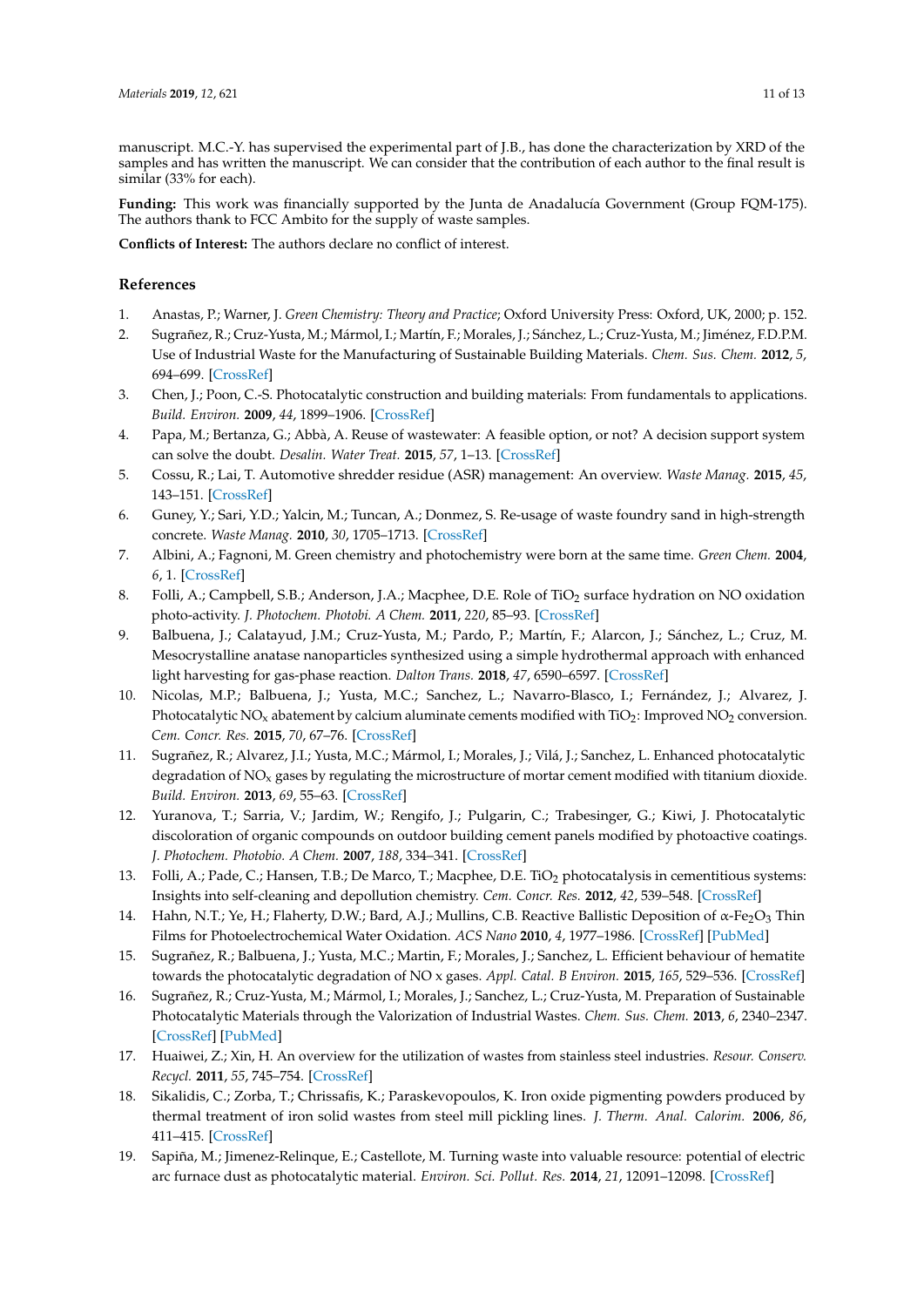- <span id="page-11-0"></span>20. Zhang, Y.J.; Liu, L.C.; Ni, L.L.; Wang, B.L. A facile and low-cost synthesis of granulated blast furnace slag-based cementitious material coupled with Fe<sub>2</sub>O<sub>3</sub> catalyst for treatment of dye wastewater. *Appl. Catal. B Environ.* **2013**, *138*, 9–16. [\[CrossRef\]](http://dx.doi.org/10.1016/j.apcatb.2013.02.025)
- <span id="page-11-1"></span>21. Brunauer, S.; Emmett, P.H.; Teller, E. Adsorption of Gases in Multimolecular Layers. *J. Am. Chem. Soc.* **1938**, *60*, 309–319. [\[CrossRef\]](http://dx.doi.org/10.1021/ja01269a023)
- <span id="page-11-2"></span>22. *Métodos de Ensayo de los Morteros para Albañilería. Parte 2: Toma de Muestra Total de Morteros y Preparación de los Morteros para Ensayo*; UNE-EN 1015-2:1999; Asociacion Espanola de Normalizacion: Madrid, Spain, 1999.
- <span id="page-11-3"></span>23. *Métodos de Ensayo para Morteros de Albañilería. Parte 3: Determinación de la Consistencia del Mortero Fresco (por la mesa de Sacudidas)*; UNE-EN 1015-3:2000; Asociacion Espanola de Normalizacion: Madrid, Spain, 2000.
- <span id="page-11-4"></span>24. *Métodos de Ensayo de los Morteros para Albañilería. Parte 11: Determinación de la Resistencia a Flexión y a Compresión del Mortero Endurecido*; UNE-EN 1015-11:2000; Asociacion Espanola de Normalizacion: Madrid, Spain, 2000.
- <span id="page-11-5"></span>25. *Materiales de Rejuntado para Baldosas Cerámicas. Parte 2: Determinación de la Resistencia a la Abrasión*; Asociacion Espanola de Normalizacion: Madrid, Spain, 2009.
- <span id="page-11-6"></span>26. *Photocatalysis—Determination of the Photocatalytic Activity of Hidraulic Binders—Rodammina Test Method*; UNI 11259: 2008; Ente Nazionale Italiano di Unificazione (UNI): Milano, Italy, 2008.
- <span id="page-11-7"></span>27. Maury, A.; De Belie, N. Estado del arte de los materiales a base de cemento que contienen TiO<sub>2</sub>: propiedades Auto-limpiantes. *Mater. Constr.* **2010**, *60*, 33–50. [\[CrossRef\]](http://dx.doi.org/10.3989/mc.2010.48408)
- <span id="page-11-8"></span>28. Ruot, B.; Plassais, A.; Olive, F.; Guillot, L.; Bonafous, L. TiO<sub>2</sub>-containing cement pastes and mortars: Measurements of the photocatalytic efficiency using a rhodamine B-based colourimetric test. *Solar Energy* **2009**, *83*, 1794–1801. [\[CrossRef\]](http://dx.doi.org/10.1016/j.solener.2009.05.017)
- <span id="page-11-9"></span>29. Piatak, N.M.; Parsons, M.B.; Seal, R.R. Characteristics and environmental aspects of slag: A review. *Appl. Geochem.* **2015**, *57*, 236–266. [\[CrossRef\]](http://dx.doi.org/10.1016/j.apgeochem.2014.04.009)
- <span id="page-11-10"></span>30. Sing, K.S.W. Reporting physisorption data for gas/solid systems with special reference to the determination of surface area and porosity (Recommendations 1984). *Pure and Appl. Chem.* **1985**, *57*, 603–619. [\[CrossRef\]](http://dx.doi.org/10.1351/pac198557040603)
- <span id="page-11-11"></span>31. Balbuena, J.; Yusta, M.C.; Cuevas, A.L.; López-Escalante, M.C.; Martín, F.; Pastor, A.; Sanchez, L. Enhanced activity of α-Fe<sub>2</sub>O<sub>3</sub> for photocatalytic NO removal. *RSC Adv.* **2016**, 6, 92917–92922. [\[CrossRef\]](http://dx.doi.org/10.1039/C6RA19167C)
- <span id="page-11-12"></span>32. Balbuena, J.; Cruz-Yusta, M.; Sánchez, L. Nanomaterials to Combat NOx Pollution. *J. Nanosci. Nanotechnol.* **2015**, *15*, 6373–6385. [\[CrossRef\]](http://dx.doi.org/10.1166/jnn.2015.10871) [\[PubMed\]](http://www.ncbi.nlm.nih.gov/pubmed/26716191)
- <span id="page-11-13"></span>33. Wheeler, D.A.; Wang, G.; Ling, Y.; Li, Y.; Zhang, J.Z. Nanostructured hematite: synthesis, characterization, charge carrier dynamics, and photoelectrochemical properties. *Energy Environ. Sci.* **2012**, *5*, 6682–6702. [\[CrossRef\]](http://dx.doi.org/10.1039/c2ee00001f)
- <span id="page-11-14"></span>34. Shao, X.; Lu, W.; Zhang, R.; Pan, F. Enhanced photocatalytic activity of TiO<sub>2</sub>-C hybrid aerogels for methylene blue degradation. *Sci. Rep.* **2013**, *3*, 3018. [\[CrossRef\]](http://dx.doi.org/10.1038/srep03018)
- <span id="page-11-15"></span>35. Houas, A. Photocatalytic degradation pathway of methylene blue in water. *Appl. Catal. B Environ.* **2001**, *31*, 145–157. [\[CrossRef\]](http://dx.doi.org/10.1016/S0926-3373(00)00276-9)
- <span id="page-11-16"></span>36. Hassena, H. Photocatalytic Degradation of Methylene Blue by Using  $Al_2O_3/Fe_2O_3$  Nano Composite under Visible Light. *Mod. Chem. Appl.* **2016**, *4*, 5.
- <span id="page-11-17"></span>37. Dalton, J.; Janes, P.; Jones, N.; Nicholson, J.; Hallam, K.; Allen, G. Photocatalytic oxidation of NO<sub>x</sub> gases using TiO<sup>2</sup> : A surface spectroscopic approach. *Environ. Pollut.* **2002**, *120*, 415–422. [\[CrossRef\]](http://dx.doi.org/10.1016/S0269-7491(02)00107-0)
- <span id="page-11-18"></span>38. Balbuena, J.; Carraro, G.; Maccato, C.; Pastor, A.; Cruz, M.; Gasparotto, A.; Sada, C.; Barreca, D.; Sánchez, L. Advances in photocatalytic NO<sub>x</sub> abatement through the use of Fe<sub>2</sub>O<sub>3</sub>/TiO<sub>2</sub> nanocomposites. *RSC Adv.* **2016**, *6*, 74878–74885. [\[CrossRef\]](http://dx.doi.org/10.1039/C6RA15958C)
- <span id="page-11-19"></span>39. Mishra, M.; Chun, D.-M. α-Fe2O<sup>3</sup> as a photocatalytic material: A review. *Appl. Catal. A Gen.* **2015**, *498*, 126–141. [\[CrossRef\]](http://dx.doi.org/10.1016/j.apcata.2015.03.023)